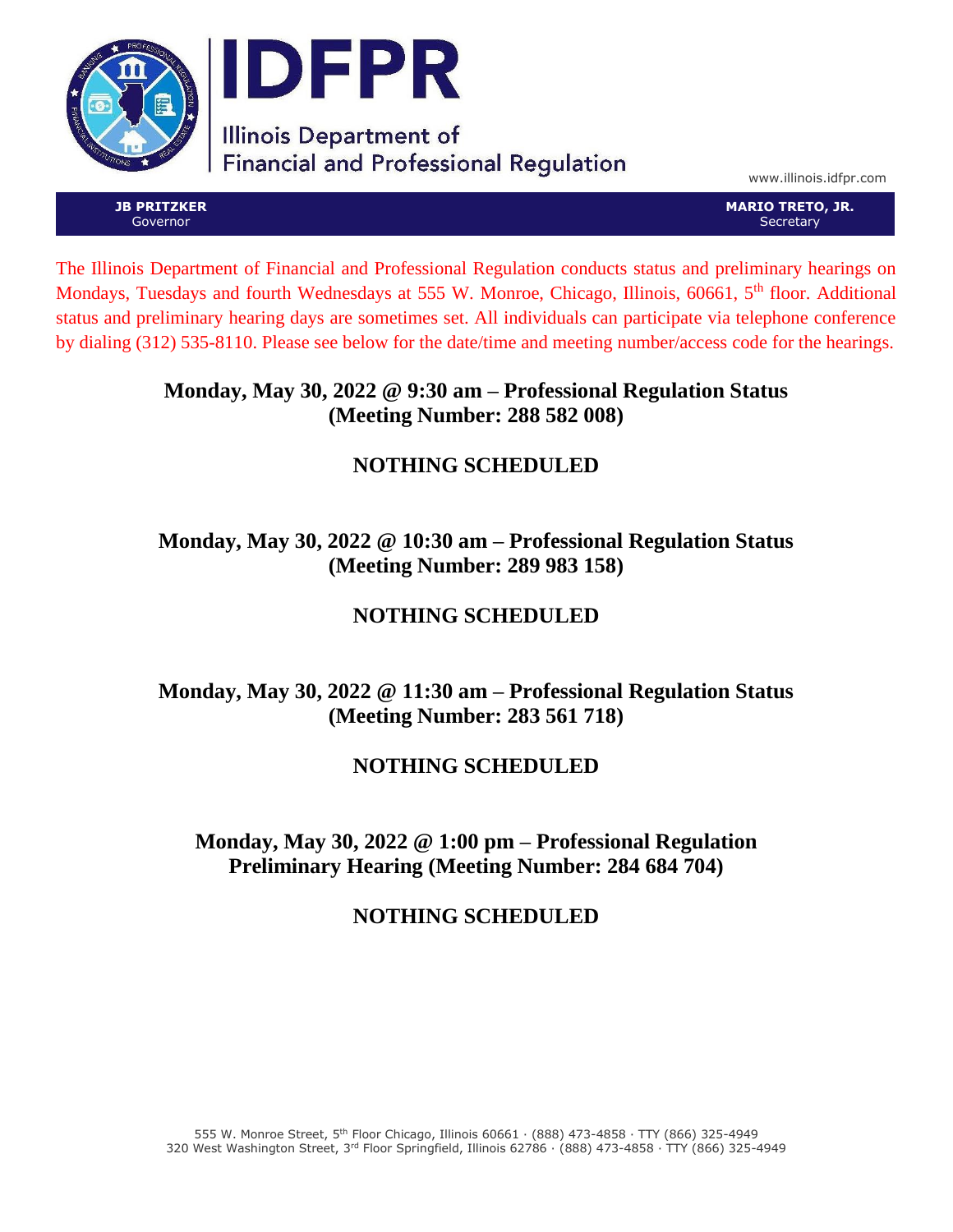#### **Tuesday, May 31, 2022 @ 9:00 am – Real Estate Status and Preliminary Hearings (Meeting Number: 280 109 127)**

| <b>CASE NO.</b> | LICENSEE/APPLICANT                   | <b>PROFESSION</b>                   | DEPT. REP.     |
|-----------------|--------------------------------------|-------------------------------------|----------------|
| 2017-02861      | <b>DEMETRIUS T SIMPSON</b>           | <b>REAL ESTATE</b>                  | Scheck, Jenni  |
| 2018-04308      | <b>MIKE FISHER</b>                   | <b>REAL ESTATE</b>                  | Scheck, Jenni  |
| 2019-04656      | <b>DANIEL T FINLEY</b>               | <b>APPRAISAL</b>                    | Shearer, Merle |
| 2020-02864      | KIMBERLY A HESS                      | <b>REAL ESTATE</b>                  | Scheck, Jenni  |
| 2021-03176      | <b>CARL COX</b>                      | <b>COMM ASSOC</b><br><b>MANAGER</b> | Dubin, Elliot  |
| 2021-09521      | <b>CHICAGO RESIDENTIAL GROUP LLC</b> | <b>REAL ESTATE</b>                  | Dubin, Elliot  |
| 2021-11258      | Ernyse Blanson                       |                                     | Scheck, Jenni  |
| 2022-00798      | <b>RAYMOND VANSYCKLE</b>             |                                     | Scheck, Jenni  |
| 2022-01761      | <b>HICHEM M JILANI</b>               | <b>REAL ESTATE</b>                  | Dubin, Elliot  |

### **Wednesday, June 1, 2022 @ 9:00 am – Bank Hearings (Meeting Number: 177 091 4877)**

| <b>CASE NO.</b> | LICENSEE/APPLICANT          | <b>PROFESSION</b> | <b>DEPT. REP</b>         |
|-----------------|-----------------------------|-------------------|--------------------------|
| 2021-MBR-03     | <b>EZ LENDING SOLUTIONS</b> | <b>BANKING</b>    | Botner Adams,<br>Lorelei |

#### **Wednesday, June 1, 2022 @ 9:30 am – Financial Institutions Hearings (Meeting Number: 287 133 560)**

### **NOTHING SCHEDULED**

## **Wednesday, June 1, 2022 @ 10:00 am – Detective Board Hearings (Meeting Number: 133 669 4641)**

#### **NOTHING SCHEDULED**